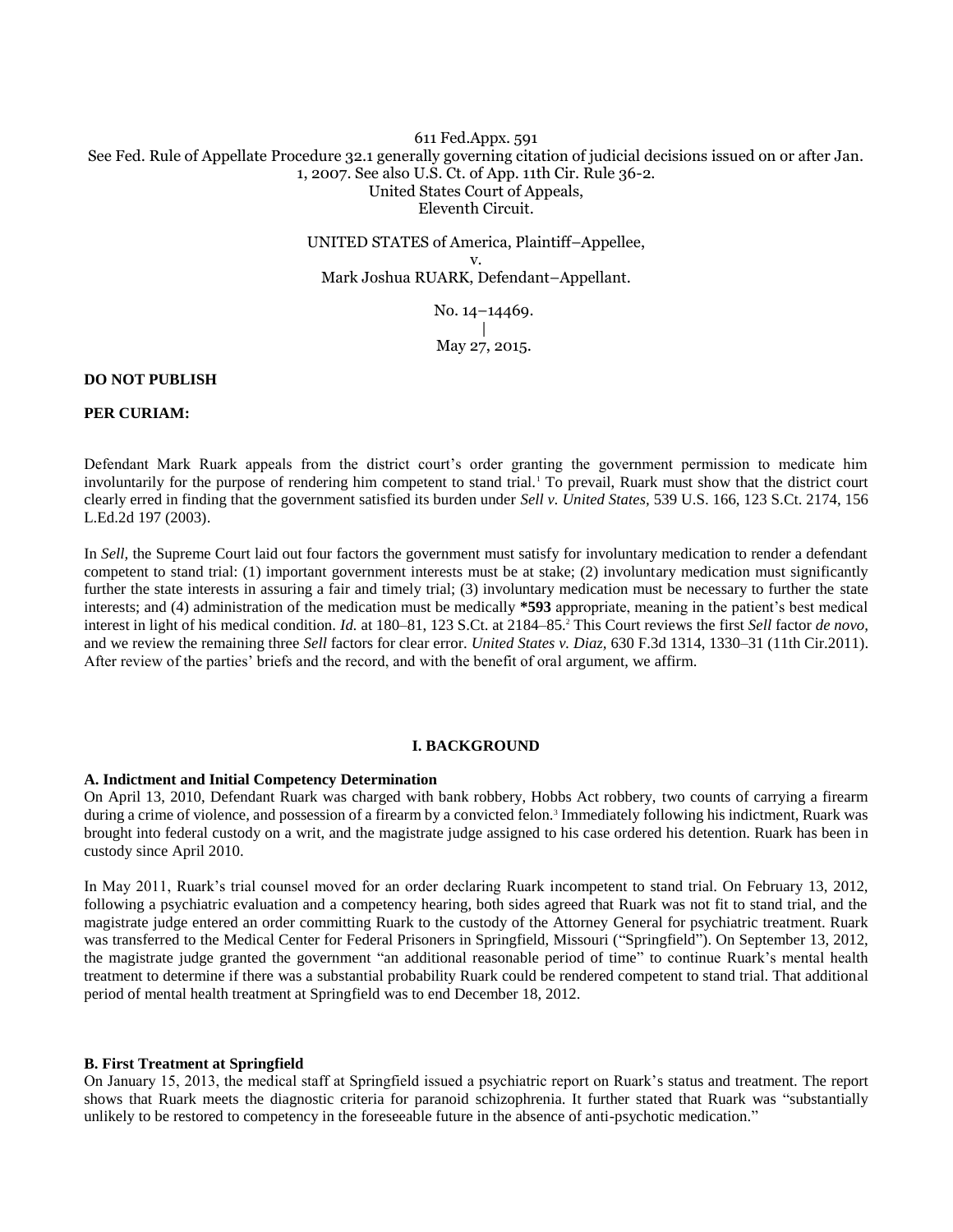On February 25, 2013, the government moved for involuntary medication of Ruark for the purpose of restoring his competency to stand trial. The government requested (1) a hearing as outlined in *Sell v. United States* and (2) that Ruark be medicated involuntarily in attempt to render him competent. Ruark opposed the motion.

## **C. The** *Sell* **Hearing**

The *Sell* hearing before the magistrate judge was held in two stages. On May 20, **\*594** 2013, the government presented testimony from Dr. Lea Ann Preston–Baecht, a staff psychologist at Springfield, and Dr. Robert Sarrazin, the chief of psychiatry at Springfield. On November 5 and 6, 2013, Ruark's counsel was given the opportunity to cross-examine both Dr. Preston–Baecht and Dr. Sarrazin in person. At that hearing, defense counsel also presented testimony from Dr. Gabriella Ramirez–Laon, a clinical psychologist at the United States Penitentiary in Atlanta ("USP Atlanta"). Because the evidence made available to the court at the *Sell* hearing underlies this appeal, we review in detail the testimony of the witnesses.

Dr. Preston–Baecht has worked as a staff psychologist at Springfield since 2000. In this time, she has evaluated hundreds of inmates and has testified as an expert in forensic psychology in numerous federal court proceedings, including 30 to 40 hearings regarding the involuntary medication of a defendant. Dr. Preston–Baecht testified that an earlier review (in 2007) of her cases revealed that 80 percent of the defendants who were involuntarily medicated were successfully restored to competency. She also testified that success rate since that time was relatively similar, with 75 to 80 percent of involuntarily medicated defendants being restored to competency.

Dr. Preston–Baecht conducted an evaluation of Ruark when he first arrived at Springfield. Based on Ruark's medical records and the personal evaluation, Dr. Preston–Baecht diagnosed Ruark as suffering from paranoid schizophrenia. Dr. Preston– Baecht saw Ruark on a regular basis during his time at Springfield. For a short period of time, Dr. Preston–Baecht was able to convince him to resume taking Geodon, an antipsychotic which he took briefly under the care of doctors at USP Atlanta. After two months, Ruark abruptly stopped taking the Geodon because he believed that it weakened his immune system, causing him to catch a cold. Dr. Preston–Baecht did not believe that Ruark was on the Geodon for long enough, or in a high enough dose, for it to be fully effective. Ruark briefly resumed the Geodon in August of 2012, but stopped again after a short time and refused to take it for the remainder of his stay at Springfield.

Because of Ruark's refusal to take antipsychotic medication, Dr. Preston–Baecht requested an administrative hearing on whether Ruark could be involuntarily medicated on grounds of disability or dangerousness. Bureau of Prisons ("BOP") regulations allow for an administrative order of involuntary medication in cases where the inmate's condition poses a danger to himself or to others. The hearing officer concluded that Ruark did suffer from a psychotic disorder but did not pose a danger to others while he remained in a correctional environment. Therefore, that request for involuntary medication was denied.

At the subsequent *Sell* hearing in November 2013, Dr. Preston–Baecht also testified that alternative forms of treatment such as counseling likely would not be successful in reducing Ruark's paranoia. The Springfield facility has a competency restoration group that prisoners are encouraged to attend on a weekly basis. Ruark attended two sessions of the group and subsequently refused to attend.

Dr. Preston–Baecht opined that Ruark was unlikely to regain competency without medication. His symptoms affected his ability to meaningfully participate in his defense. Dr. Preston–Baecht stated that Ruark did not show a rational appreciation of the charges against him and "expressed great distress towards a number of individuals in the courtroom," including defense counsel. Without further treatment, Dr. Preston–Baecht did not believe that **\*595** Ruark would be able to testify relevantly, communicate with his defense counsel, or make well-reasoned decisions regarding his case.

Testifying about the necessary length of treatment, Dr. Preston–Baecht testified that patients with schizophrenia generally must take medication for four to eight months before successfully regaining competency. She testified both that antipsychotic medication would be medically appropriate in Ruark's case and that there are no less intrusive methods available.

Dr. Robert Sarrazin testified that he has served as chief of psychiatry at Springfield since 2004. He has performed psychiatric evaluations in hundreds of cases and has frequently testified in cases where involuntary medication is sought by the government. In cases where involuntary medication was ordered, Dr. Sarrazin testified that between 75 and 80 percent of his patients were ultimately restored to competency. In his written report, Dr. Sarrazin discusses multiple studies regarding the effectiveness of involuntary medication in treating schizophrenic prisoners. Based on these studies and his own experience, Dr. Sarrazin believes that antipsychotic medications are "the gold standard for treatment of individuals with [schizophrenia.](http://www.westlaw.com/Link/Document/FullText?entityType=disease&entityId=Ic8ad584c475411db9765f9243f53508a&originationContext=document&transitionType=DocumentItem&contextData=(sc.Default)&vr=3.0&rs=cblt1.0)"

Dr. Sarrazin noticed some improvement in Ruark's symptoms during the period Ruark was on Geodon. But Dr. Sarrazin also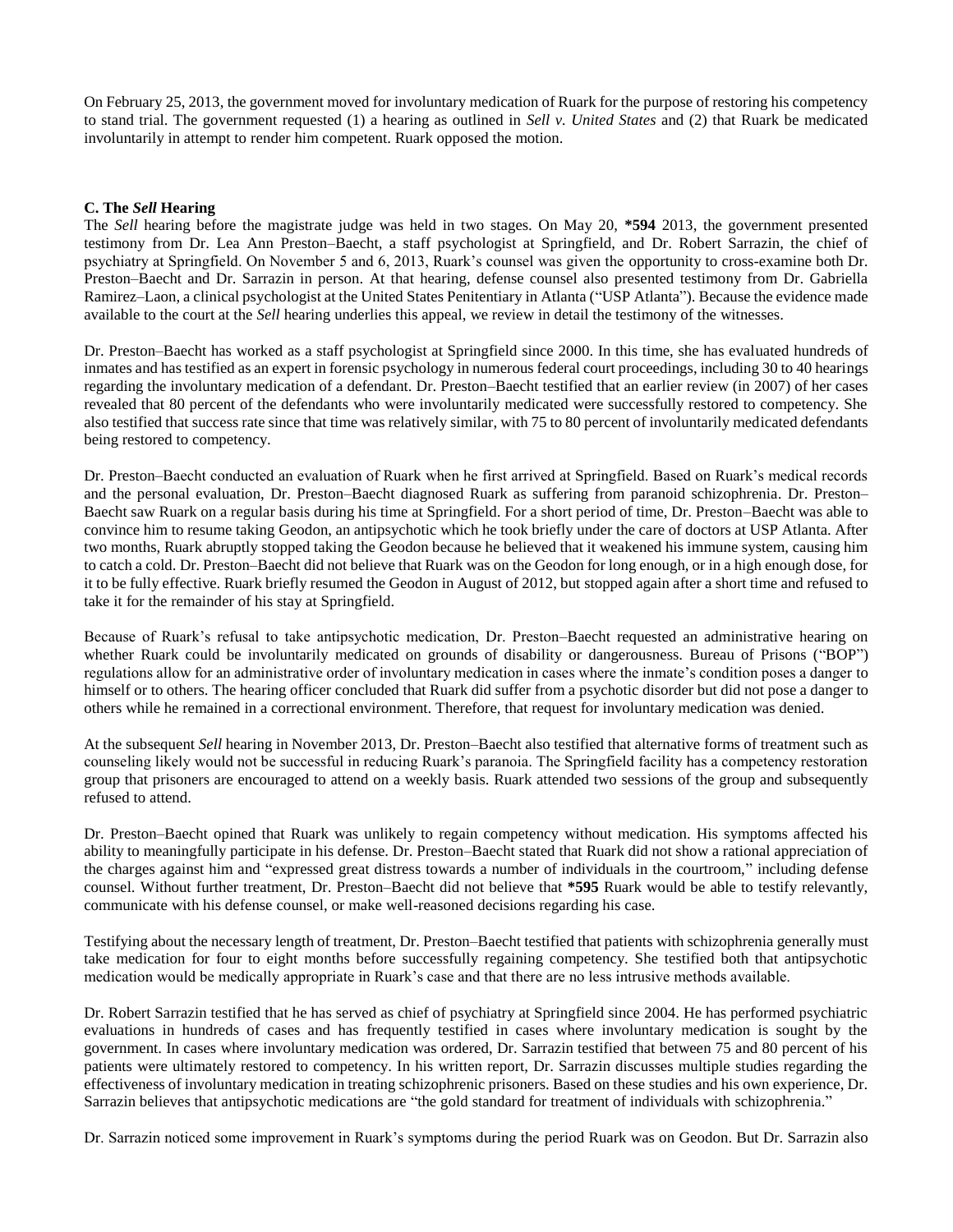stated such progress was limited. Ruark remained "hypervigilant" and paranoid in his dealings with others. In Dr. Sarrazin's opinion, had Ruark stayed on the medication, he would have increased the dosage to 80 milligrams during the day and 120 milligrams in the evening. Ruark appeared to be tolerating the Geodon "without difficulty," and Dr. Sarrazin observed no serious side effects. In his testimony and his written report, Dr. Sarrazin also described the potential side effects of antipsychotic medications at some length.<sup>4</sup>

Further, Dr. Sarrazin testified that Ruark is not likely to regain competency in **\*596** the absence of medication. According to Dr. Sarrazin, a patient on antipsychotics generally will begin to show signs of improvement within six to eight weeks, with full restoration to competency in four to eight months. Although there is no cure for schizophrenia, the rationale for antipsychotic medications is that they will likely reduce Ruark's level of paranoia and make him less focused on his delusions, allowing him to work with his attorney on his defense strategy.

Dr. Sarrazin believed that treatment with antipsychotics is appropriate for Ruark on medical grounds. Antipsychotics are unlikely to cause side effects that will prevent Ruark from communicating with his attorney or receiving a fair trial.

Dr. Sarrazin's written report details the treatment plan that will be implemented should a court order that Ruark be involuntarily medicated. The staff at Springfield will first present Ruark with a copy of the order and will try to convince him to take an oral antipsychotic medication at the lowest effective dose. If Ruark is willing to cooperate, he will be given Abilify, Geodon, Risperdal, or Haldol. If he suffers from any side effects that are not relieved by adjunctive medications, he will be switched to another antipsychotic. If Ruark is unwilling to cooperate and must be forcibly medicated, Dr. Sarrazin will begin by administering a test dose of 5 milligrams of Haldol. If Ruark develops neuromuscular side effects during his treatment, he will be given other medications to treat those adverse effects. If Ruark becomes agitated or combative during the involuntary medication process, he will be given an injection of Lorazepam, a sedative.

While Ruark is being involuntarily medicated, he will be "monitored for possible development of diabetes or possible emergence of elevated serum lipids." The medical staff will check his weight and glucose level every month and monitor his serum lipids every three months.

Dr. Gabriella Ramirez–Laon also testified. Dr. Ramirez–Laon works as a psychologist at USP Atlanta. Dr. Ramirez–Laon testified that Ruark took medication only sporadically since returning to USP Atlanta.

Ruark also spoke for himself during the *Sell* hearing. At the conclusion of the first part of the hearing on May 20, he expressed adamant opposition to any involuntary medication and suggested that the Geodon that he previously took had caused serious side effects:

That is like rape. I never hurt nobody. I was thinking differently than they want me to think. I was taking the medicine when I had problems, I still wasn't thinking the way they wanted me to think. They wanted me to take more, couldn't walk down the hallway, lay in bed all hours of the day until I work again. I will not feel better, I will not talk to doctors any more if they do that. I barely not talk to them. I trusted Dr. Preston. She sat there today and lied.

Ruark reiterated his objections during the second part of the hearing.

Ruark, through his counsel, also introduced excerpts from the Physician's Desk Reference ("PDR") regarding treatment guidelines for various antipsychotic drugs. These guidelines show that Geodon was approved by the Food and Drug Administration ("FDA") for target ranges between 20 milligrams and 100 milligrams twice per day. In the PDR, dosages of greater than 80 milligrams twice per day are "not generally recommended." Ruark argued that these excerpts show that the maximum dosages that Dr. Sarrazin requested permission to administer are greater than those approved by the FDA. Dr. Sarrazin **\*597** testified, however, that there are instances when psychiatrists may prescribe medications off-label. Sometimes literature will be published after FDA approval showing that a greater dosage than what is prescribed in the PDR is medically appropriate.

Ruark also presented evidence that he has a history of diabetes in his family. Ruark argued this was relevant because elevated glucose levels are one side effect of antipsychotic medications. When questioned about Ruark's family history, Dr. Sarrazin noted that some second-generation antipsychotics, such as Abilify and Geodon, do not appear to have any effect on the patient's glucose level and restated that Ruark's glucose levels will be closely monitored.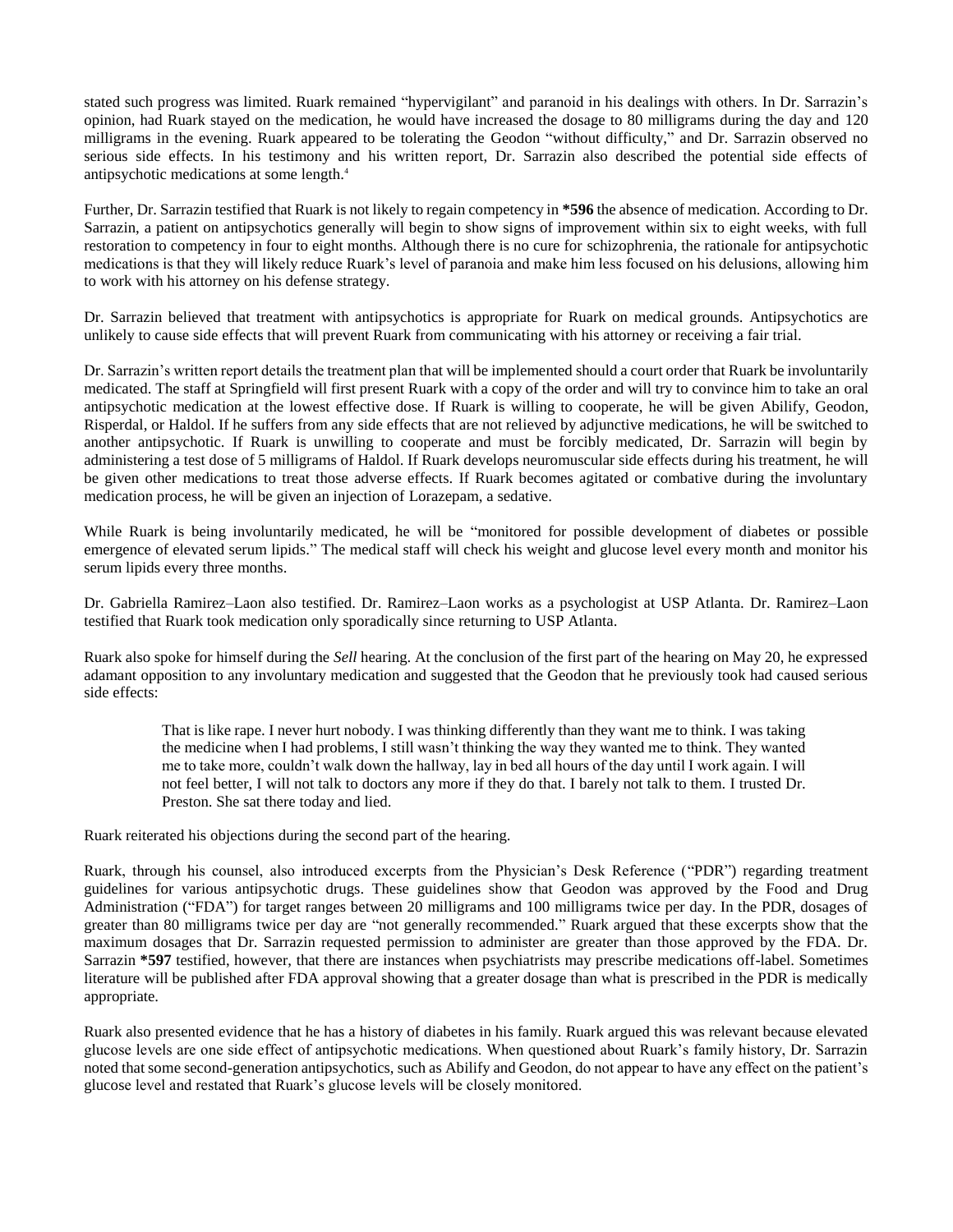#### **D. The District Court's Order**

On February 25, 2014, the magistrate judge issued a report and recommendation ("R  $\&$  R") concluding that the government met its burden under *Sell* and that involuntary medication of Ruark should proceed. Ruark filed objections to the R & R.

In an October 2, 2014 order, the district court overruled Ruark's objections, adopted the R & R in full, and granted the government's motion for involuntary medication.

Ruark timely appealed. On October 14, 2014, following a motion by Ruark's defense counsel and a hearing, the district court stayed its authorization of involuntary medication pending this appeal. However, the district court denied defense counsel's motion as to the remainder of its order, which transferred Ruark back to Springfield for psychiatric treatment (though not involuntarily medication). Ruark is currently incarcerated at Springfield.

## **II. DISCUSSION**

#### **A.** *Sell v. United States* **and** *United States v. Diaz*

In *Sell v. United States,* the Supreme Court held that "an individual has a constitutionally protected liberty interest in avoiding involuntary administration of antipsychotic drugs—an interest that only an essential or overriding state interest might overcome." 539 U.S. at 178–79, 123 S.Ct. at 2183 (internal quotation marks omitted). As noted above, when the government seeks to have a defendant involuntarily medicated in order to restore him to competency, a court must consider four factors: (1) whether the government has an important interest in proceeding to trial; (2) whether involuntary medication would significantly further that interest; (3) whether involuntary medication is necessary to further the government's interest; and (4) whether involuntary medication is medically appropriate, meaning that it is in the patient's best medical interest in light of his medical condition. *Id.* at 180–81, 123 S.Ct. at 2184–85. 5

In *United States v. Diaz,* this Court held that a defendant awaiting trial on charges of armed robbery and firearms offenses could be involuntarily medicated to restore him to competency to stand trial. 630 F.3d at 1335. In *Diaz,* a defendant suffering from paranoid schizophrenia, incarcerated **\*598** at Springfield under the care of, among others, Dr. Sarrazin, refused to take antipsychotic medication. *Id.* at 1318–25. The government moved for involuntary medication under *Sell,* which the district court granted.

This Court held that the district court did not clearly err in ordering involuntary medication of the defendant. *Id.* at 1335. The defendant Diaz argued that the government could not carry its burden on the second and third Sell factors. *Id.* Looking to the wealth of evidence available from the *Sell* hearing about defendant Diaz, we stated: (1) "the district court did not clearly err because the evidence strongly demonstrates a substantial likelihood that anti-psychotic medication will restore Diaz to competency and is not substantially likely to cause side effects that would interfere with Diaz's ability to assist counsel," *id.* at 1332; and (2) "[g]iven the ample evidence ... that [defendant] has ... refused to take medication, and that alternative treatments ... would be ineffective, the district court did not clearly err in concluding that ... involuntary medication is necessary to render [defendant] competent to stand trial." *Id.* at 1335–36.

## **B. Applying** *Sell* **and** *Diaz* **Here**

The four-factor test of *Sell* was met by the government here. The government introduced sufficient evidence to show that the district court's order of involuntary medication was not clear error. We review the *Sell* factors separately.

First, the district court must find that important governmental interests are at stake. *Sell,* 539 U.S. at 180, 123 S.Ct. at 2184. "[B]ringing to trial an individual accused of a serious crime" is an important governmental interest. *Id.* Ruark is accused of, among other crimes, armed robbery of a bank and a retail market. These are serious crimes.

Ruark rightly argues that special circumstances may lessen the importance of that interest. *See id.* Civil commitment may diminish the risks attached to releasing an accused criminal without punishment. So too may the length of pretrial detention if an individual serves time equal to or greater than his likely sentence if found guilty. *See id.* But these caveats do not apply to Ruark's case. There is no evidence as to his likelihood of civil commitment, and the crimes with which he was charged carry mandatory sentences well in excess of the his current pretrial detention. Under the facts of this case, the district court did not err in finding important governmental interests at stake.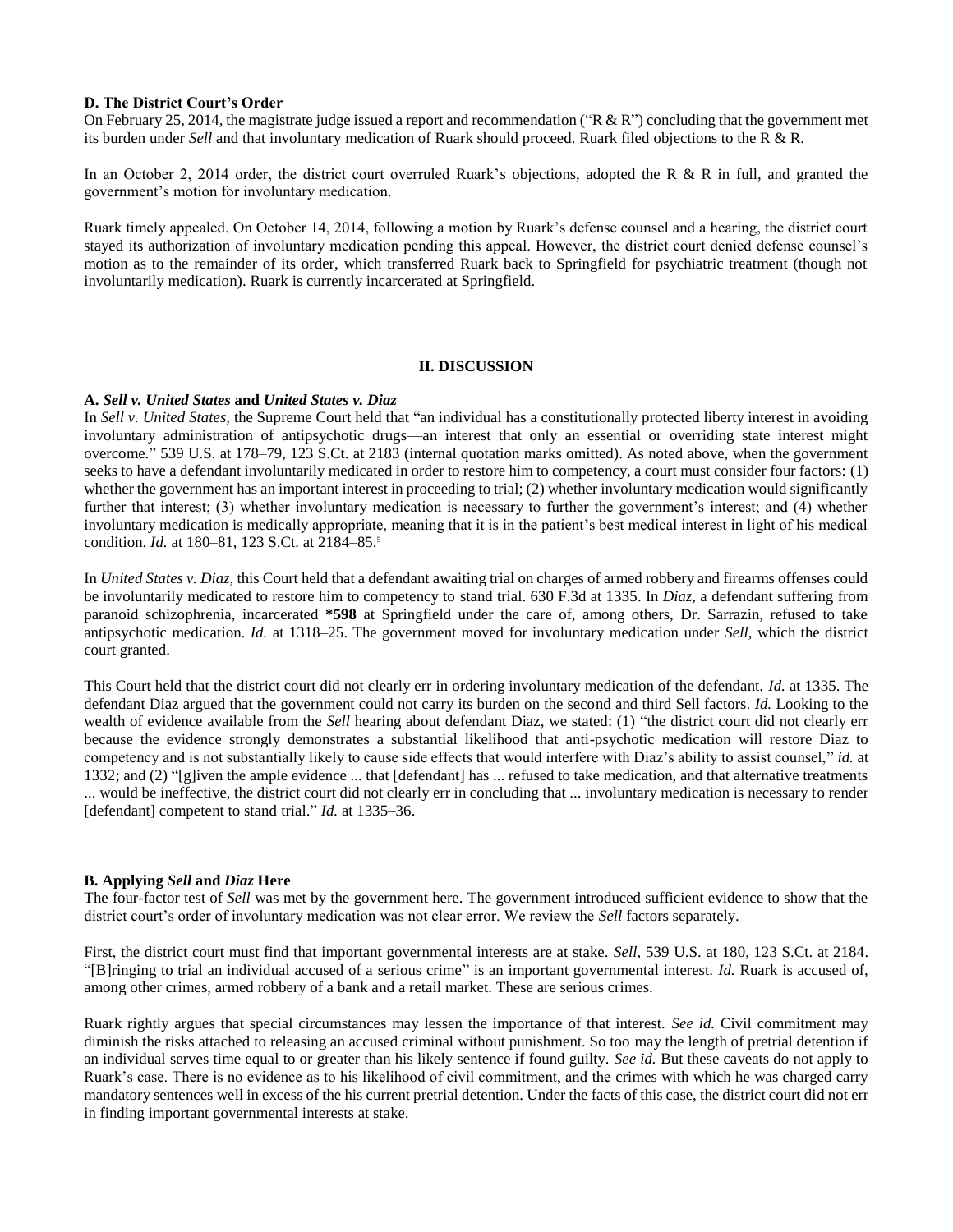Second, the district court must conclude that involuntary medication will significantly further those concomitant state interests. *Id.* at 181, 123 S.Ct. at 2184. It must find that administration of the drugs is substantially likely to render the defendant competent to stand trial. On the evidence presented at Ruark's *Sell* hearing, the government met this burden too. Both Dr. Sarrazin and Dr. Preston–Baecht testified that, in their experience and according to studies, 75 to 80 percent of patients who are involuntarily medicated are restored to competency. In *Diaz,* this Court relied on precisely this evidence to conclude the district court did not clearly err as to the second *Sell* factor. 630 F.3d at 1332. We hold the same here.

Within the second factor, the government must also show that the "administration of the drugs is substantially unlikely to have side effects that will interfere significantly with the defendant's ability to assist counsel in conducting a trial defense, thereby rendering the trial unfair." *Sell,* 539 U.S. at 181, 123 S.Ct. at 2184–85. Here, too, the government satisfied that burden. Dr. Sarrazin testified as to the limited side effect of the particular, intended **\*599** antipsychotic medication as well as to the procedures for closely monitoring those side effects.

Third, the district court must conclude that involuntary medication is necessary to further the government interests. *Id.* at 181, 123 S.Ct. at 2185. Specifically, the district court must find that any alternative, less intrusive treatments are unlikely to achieve substantially the same results. That is precisely what the district court did here, supported by ample evidence. Dr. Preston– Baecht noted that paranoid schizophrenia has a strong biological basis and that Ruark is unlikely to recover in the absence of medication. She testified that the variety of non-medication alternatives, such as the competency restoration group, counseling, and psychotherapy, would all be ineffective because of Ruark's persistent paranoia.

Fourth, as we have said, the district court must also conclude that administration of the drugs is medically appropriate. *Id.* Here, the government has presented an individualized treatment plan that details the drugs to be used and the relevant dosage ranges. Both Dr. Sarrazin and Dr. Preston–Baecht testified that the administration of antipsychotics would be medically appropriate in this case. Dr. Sarrazin, further, proposed a detailed treatment plan describing the procedure to be followed if a court orders Ruark to be involuntarily medicated. Additionally, Dr. Sarrazin testified that any dosage going beyond the range described in the PDR reflects the learned experience of the medical community with regard to dosing.

The magistrate judge and district court were in the best position to make factual findings based on evidence presented at these two separate hearings. As this Court held in *Diaz,* we review these factual findings under the second, third, and fourth prongs of the Sell analysis only for clear error. *Diaz,* 630 F.3d at 1330–31. The record precludes our finding clear error in the decision of the district court not to upend the medical analysis offered in these hearings. This decision is necessarily limited to the facts of this case and the evidence presented before the magistrate judge and district court. Additionally, the only issue before this Court is Ruark's involuntary medication. At this time, there is no claim seeking release from Springfield, release from BOP custody, or for dismissal of the indictment against Ruark.

As the Supreme Court noted in *Sell* (and this Court repeated in *Diaz* ), the instances in which involuntary medication is appropriate "may be rare." 539 U.S. at 180, 123 S.Ct. at 2184. But where, as here, the government presents clear and convincing evidence that each of the four *Sell* requirements have been met, the district court does not clearly err in granting the government's motion.

# **III. CONCLUSION**

For the foregoing reasons, we affirm the district court's order dated October 2, 2014.

**AFFIRMED.**

# **All Citations**

611 Fed.Appx. 591

Footnotes

\* Honorable Jerome Farris, United States Circuit Judge for the Ninth Circuit, sitting by designation.